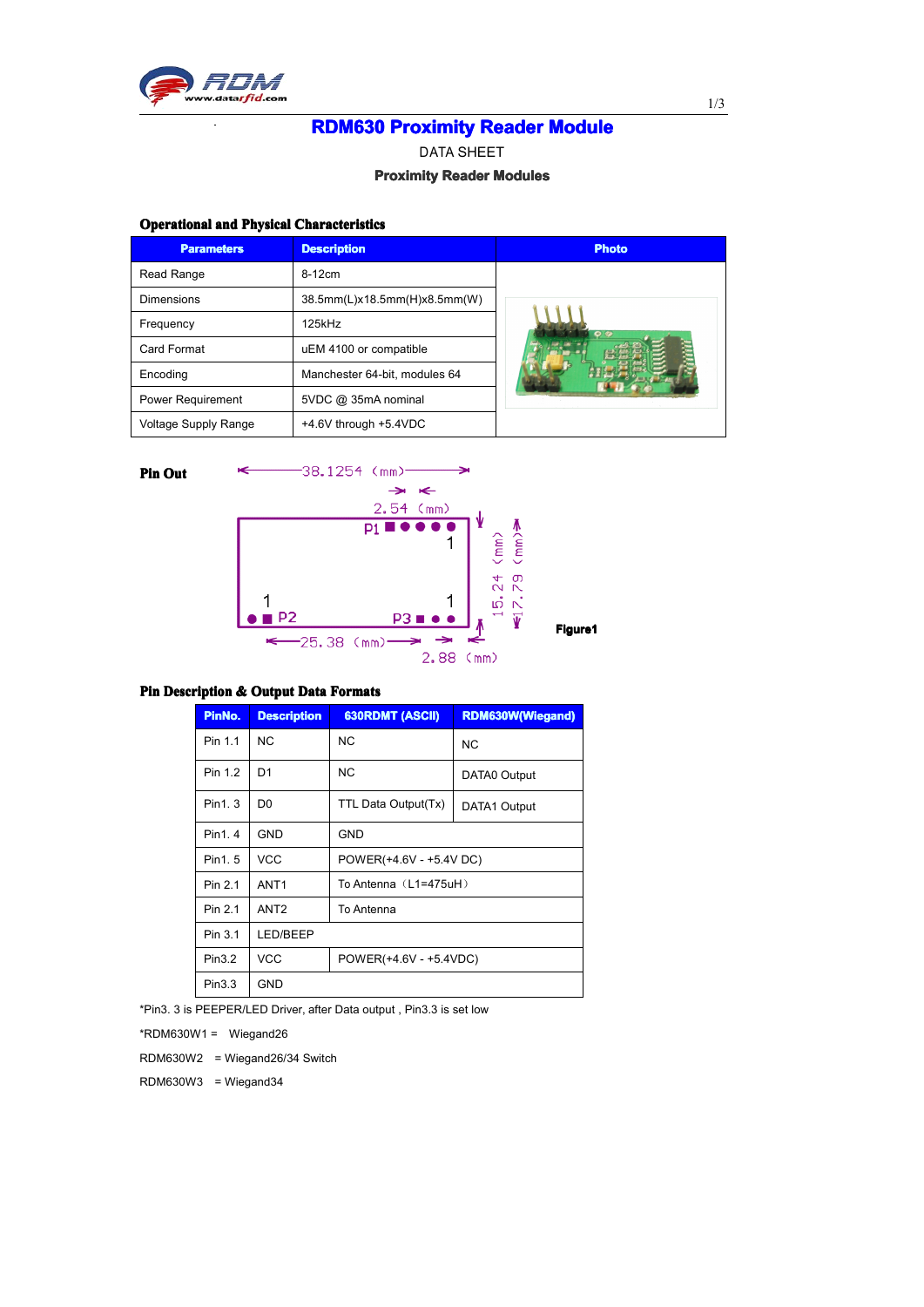

#### **Data Formats**

|  | <b>RDM630T</b> Output Data Structure-ASCII(RS232.TTL) 9600bps, N, 8, 1 |  |  |
|--|------------------------------------------------------------------------|--|--|
|--|------------------------------------------------------------------------|--|--|

|  | $\vert$ STX (02H) $\vert$ DATA(10 ASCII) $\vert$ LRC (2 ASCII) $\vert$ ETX (03H) |  |
|--|----------------------------------------------------------------------------------|--|
|  |                                                                                  |  |

[The 1byte (2 ASCII charaters) , LCR is the Longitudinal Redundancy Check.]

For **Example**: DATA : 62H E3H 08H 6CH EDH, LRC: (62H) XOR (E3H) XOR (08H) XOR (6CH) XOR (EDH)=08H, Output: 0X02 0X36 0X32 0X45 0X33 0X30 0X38 0X36 0X43 0X45 0X44 0X30 0X38 0X03



**RDM630W1** Output Data Structure, For Exaple: Wiegand 26 bit

|                | ⌒<br>- | u |  |  |  | - | C | a<br>≂ | 10 | 44          | 12 | 13            | 14 | 15 | 16 | 17 | 18 | 19 | 20                            | $^{\circ}$<br>- | ົດດ | 23 | 24 | 25 | 26             |
|----------------|--------|---|--|--|--|---|---|--------|----|-------------|----|---------------|----|----|----|----|----|----|-------------------------------|-----------------|-----|----|----|----|----------------|
| D/1<br>.       |        |   |  |  |  | − | − |        | -  | -<br>-<br>− | -  | -<br>-        | ◡  | ◡  |    |    | ֊  |    | $\overline{\phantom{0}}$<br>~ |                 | ັ   |    | ◡  |    | P(2)<br>$\sim$ |
| EVEN Parity(E) |        |   |  |  |  |   |   |        |    |             |    | ODD Parity(O) |    |    |    |    |    |    |                               |                 |     |    |    |    |                |

P(1):Parity Start Bit, 2-13 bit EVEN Parity bit

P(2):Parity Stop Bit, 14-26 bit ODD Parity bit

Weigand :